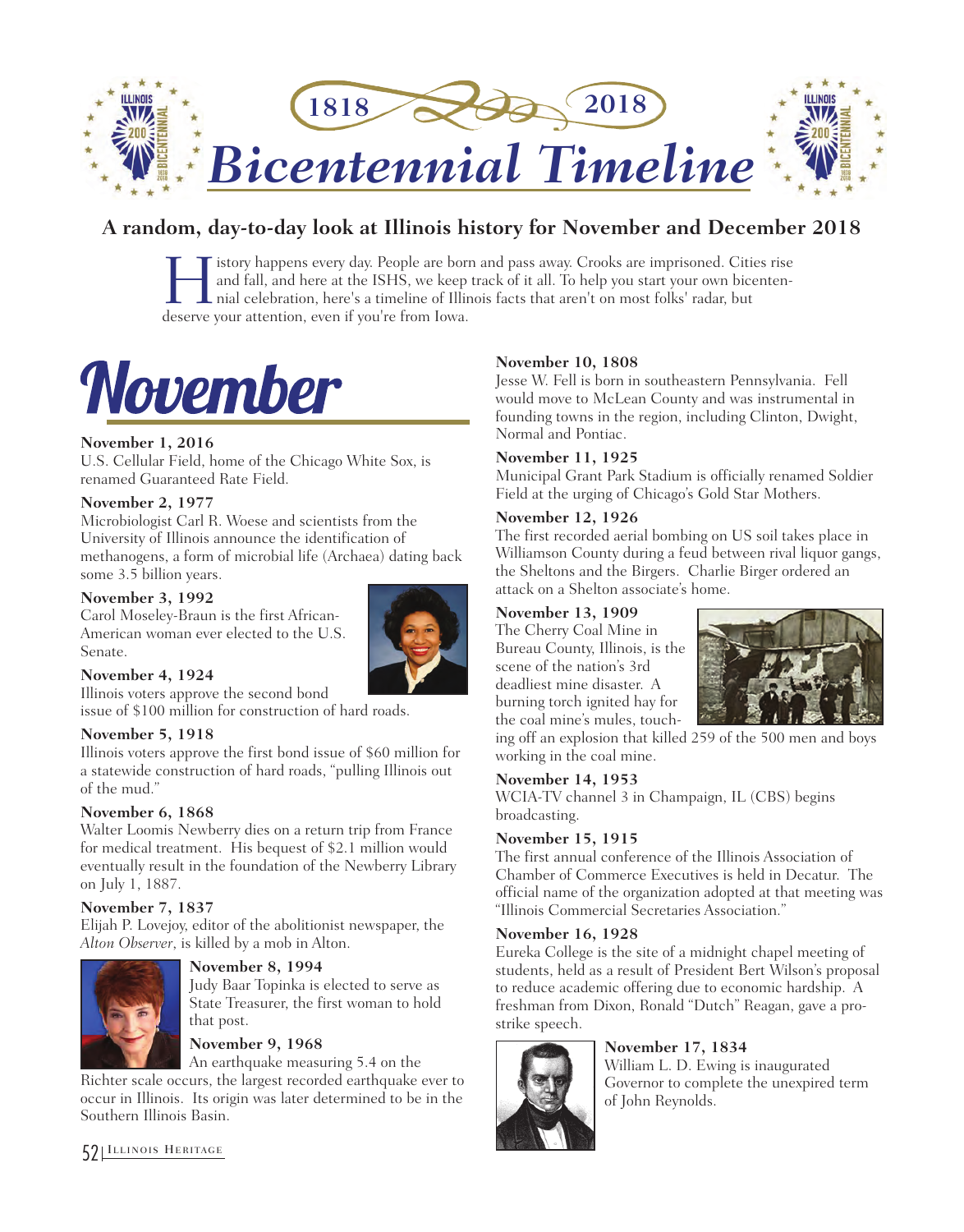# **November 18, 1992**

The Centennial Building on the grounds of the Capitol Complex in Springfield is renamed in honor of Michael J Howlett. He served three terms as State Auditor and one term as Secretary of State (1961-1976).

# **November 19, 1945**

American Airlines inaugurates weekly airline service from Chicago to London.



**November 20, 1901** After shakedown and training in Chesapeake Bay, the first Navy ship commissioned as the "USS Illinois" sails for Algiers, La., where she was

used to test a new floating dry dock. This battleship ship was laid down in 1897.

# **November 21, 1925**

Red Grange plays his final game as a half back for the University of Illinois before signing with the Chicago Bears. He was inducted into the football Hall of Fame January 29, 1963.

# **November 22, 1911**

Alfred Tennyson Dickens, son of Charles Dickens, visits East St. Louis, Belleville and Lebanon, stopping at the "Looking Glass Prairie," which his father had visited in 1842.

# **November 23, 1921**

A football game between the semi-professional teams of Taylorville and Carlinville is played, in which the players in the second half were substituted for University of Illinois players for Taylorville opposing Notre Dame players for Carlinville.

# **November 24, 1942**

Three German-Americans and their wives are sentenced in Chicago federal court in the first treason trial ever held in Illinois. The men are sentenced to death and the women to fine and imprisonment.

# **November 25, 1872**

Bunker Hill in Macoupin County is incorporated as a city. It had previously been incorporated February 17, 1857. When it was settled by Moses True and John Tilden in 1835, it was named in honor of the Revolutionary War battle in Massachusetts.

# **November 26, 1867**

The University Library is founded in 1867 in the charter establishing the school that became the University of Illinois. The Library pre-dated the University.

# **November 27, 1897**

110,000 spectators crowd into Soldier Field for the Army v. Navy game, which resulted in a tie at 21-21. It was also the day the field was officially dedicated as Soldier Field.

# **November 28, 1968**

First women's liberation conference is held in Chicago (November 28-30).

# **November 29, 1993**

"Abe Lincoln in Illinois" opens at the Beaumont Theater in New York City for 40 performances. Robert Sherwood's script first played on Broadway in the 1930s and the film version directed by John Cromwell was released in 1940.

# **November 30, 1911**

Charles Dickens' son, Alfred Tennyson Dickens pays a 2-day visit to Cairo. One month later, he died at Astor House in New York. Like his brother Francis, this son of the famous author is buried in the U.S.





# **December 1, 1820**

Vandalia is declared the capital of Illinois by an act of the General Assembly, replacing Kaskaskia. State government will meet here until 1837.



# **December 2, 1942**

Enrico Fermi directs the world's first controlled nuclear reaction at the University of Chicago.

# **December 3, 1818**

Illinois enters the Union as the 21st state.

# **December 4, 1982**

Pontiac, on the Vermilion River, has the worst flood in the history of the town, with the river cresting at 19.16 feet.

# **December 5, 1822**

Edward Coles is inaugurated as second Governor of Illinois. Prior to his arrival in the state in 1817, the Virginia planter freed his 19 slaves midway across the Ohio River into the Northwest Territory.



#### **December 6, 1830**

John Reynolds is inaugurated as Governor. He later wrote a history of the state's early years from 1673 to 1818, the year of statehood. It was published in 1852.

# **December 7, 1838**

Thomas Carlin is inaugurated as Governor. He was a Ranger during the War of 1812 and was instrumental in the founding of Greene County, serving as its first Sheriff. He is buried in Carrolton City Cemetery.



# **December 8, 1842**

Thomas Ford takes office as Governor. He is remembered for his role in the murder of Joseph and Hyrum Smith, after he encouraged them to face their accusers in Hancock County and then abandoned them to their fate.